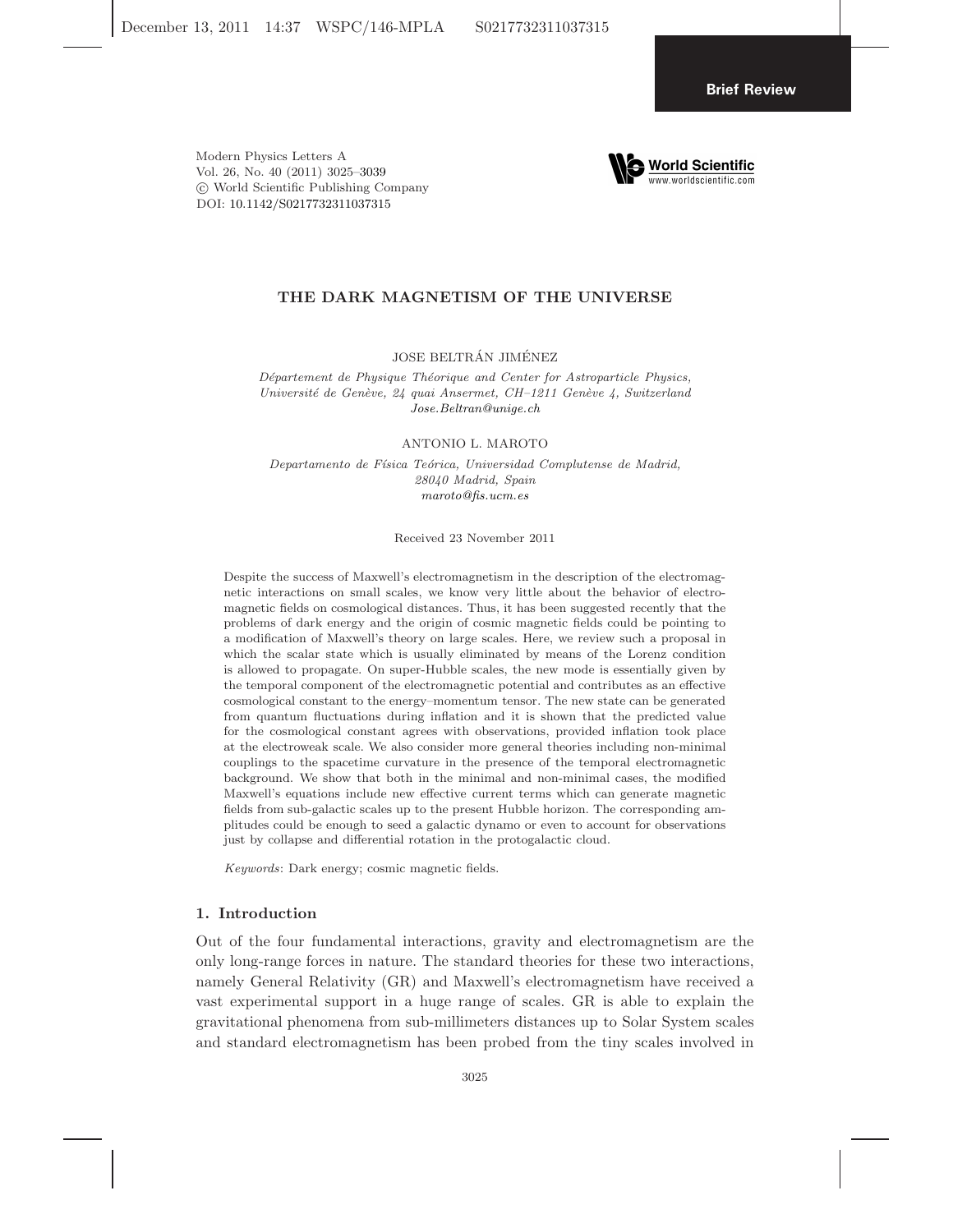high-energy colliders up to distances of order 1.3 A.U. corresponding to the coherence lengths of the magnetic fields dragged by the solar wind.<sup>1</sup> However, despite the enormous success of these two theories, both of them present some unresolved problems when large scales are involved. For GR, cosmological observations require the presence of exotic components in the universe, i.e. dark matter and dark energy. Indeed, some attempts to account for such observations without invoking dark components include infrared modifications of GR. On the other hand, the presence of cosmic magnetic fields found in galaxies, clusters<sup>2-4</sup> and, very recently,<sup>5-8</sup> also in the voids cannot be accommodated within Maxwell's theory. This could also be signaling that a more careful analysis of the behavior of electromagnetic fields in cosmological contexts is needed.

A particularly interesting aspect is the quantization of gauge theories in nontrivial spacetimes. The usual quantization procedures of the electromagnetic field in flat spacetime rely on some type of subsidiary condition on the physical states to get rid of the unphysical gauge modes. Although all the approaches are equivalent in flat spacetime, such an equivalence has not been proven in curved background. In fact, the Gupta–Bleuler formalism for the covariant quantization has been shown to present difficulties in a time-dependent spacetime.<sup>9,10</sup> The BRST method also exhibits similar pathologies in certain spacetimes. $11,12$ 

Here, we shall review a recent proposal of an extended theory of electromagnetism in which we can avoid the aforementioned difficulties. This extension is based on allowing the propagation of the state that is usually eliminated from the physical Hilbert space by means of the subsidiary condition. We shall show how this theory can be consistently quantized in an expanding universe with three physical states comprising the two polarizations of the usual photons plus one additional scalar state. The remarkable feature of the resulting theory is that the additional state can be generated from quantum fluctuations during inflation and gives rise to and effective cosmological constant on large scales, whereas on sub-Hubble scales it leads to the generation of cosmic magnetic fields.

#### 2. Quantization in Minkowski Spacetime

The electromagnetic interaction is considered as a paradigm of a well-behaved quantum field theory in Minkowski spacetime. Standard Maxwell's electromagnetism is the theory describing a pure spin-1 massless particle. Nevertheless, the presence of the local  $U(1)$  symmetry in the kinetic term for the photon leads to some difficulties when we want to quantize the theory. The underlying reason for the appearance of these difficulties is the redundancy in the description of the theory due to the  $U(1)$  invariance so that we can be wrongly trying to quantize superfluous degrees of freedom corresponding to pure gauge modes. Let us briefly review these difficulties, since it will be useful for our approach.

The starting point will be the Maxwell's action:

$$
S = \int d^4x \left( -\frac{1}{4} F_{\mu\nu} F^{\mu\nu} + A_{\mu} J^{\mu} \right), \qquad (1)
$$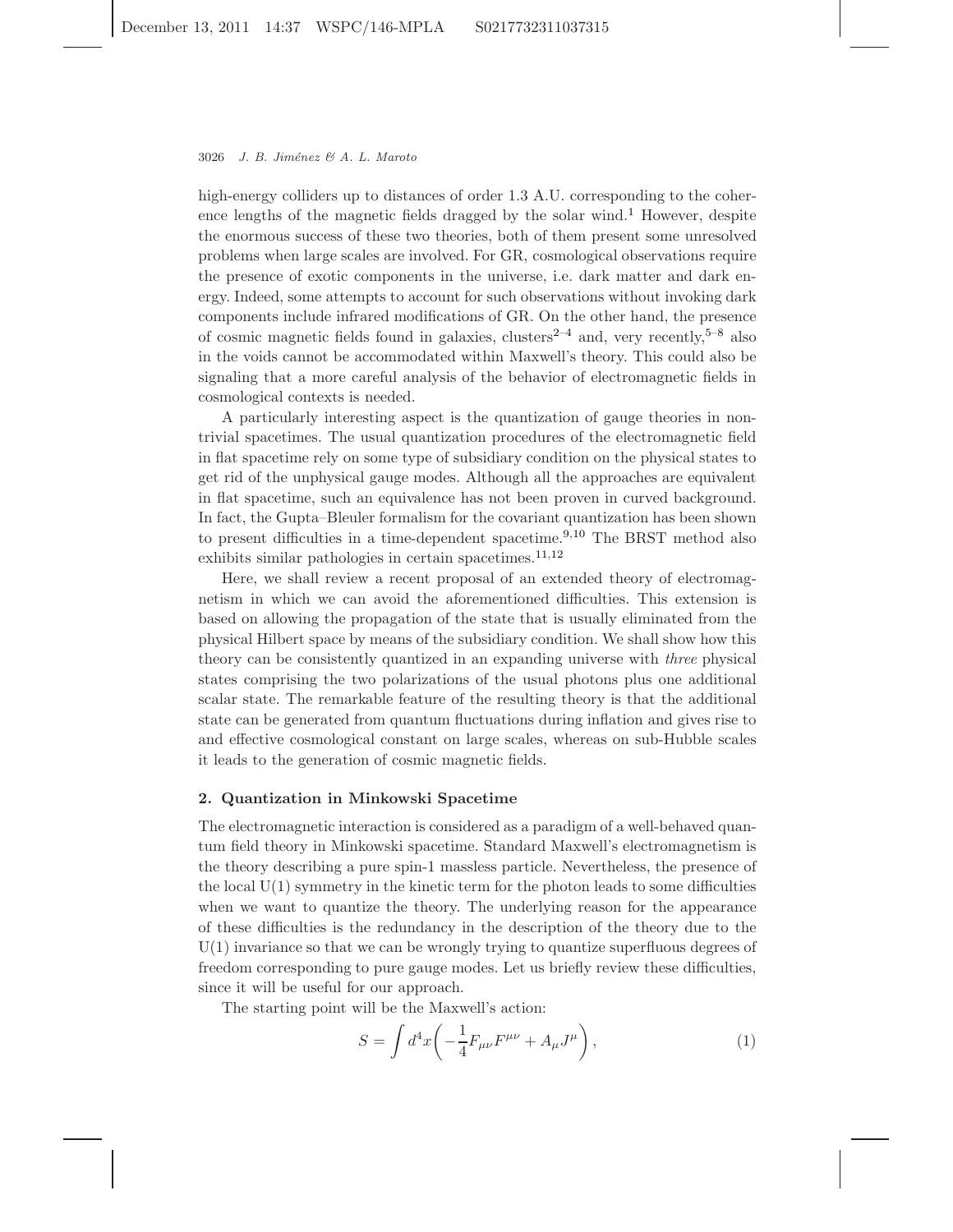where  $F_{\mu\nu} = \partial_{\mu}A_{\nu} - \partial_{\nu}A_{\mu}$  and  $J_{\mu}$  is a conserved current. This action naturally arises when imposing the  $U(1)$  gauge symmetry in the sector of charged particles, leading to the symmetry  $A_{\mu} \to A_{\mu} + \partial_{\mu} \chi$  with  $\chi$  an arbitrary function of spacetime coordinates for the electromagnetic potential. The classical equations of motion derived from this action are the usual Maxwell's equations:

$$
\partial_{\nu}F^{\mu\nu} = J^{\mu} \,. \tag{2}
$$

The quantization of this theory is not straightforward for a series of reasons that are connected, namely: the vanishing of the conjugate momentum of the temporal component makes not possible to write down its corresponding commutation relation and it is not possible to construct a propagator for the  $A_\mu$  field. As commented above, the underlying reason for these problems is the presence of the gauge symmetry because that implies the presence of unphysical degrees of freedom which we have to get rid of before proceeding to the quantizations of the physical ones. In order to achieve that, two approaches are commonly used. On one hand, we have the gauge-fixing procedure where we use the gauge symmetry to impose a condition on the electromagnetic potential. Thus for example, we can impose the so-called Lorenz condition  $\partial_{\mu}A^{\mu} = 0$  so that the equations of motion reduce to:

$$
\Box A_{\mu} = J_{\mu} \,. \tag{3}
$$

Since the Lorenz condition still leaves a residual gauge invariance  $A_{\mu} \to A_{\mu} + \partial_{\mu} \theta$ , provided  $\Box \theta = 0$ , we can eliminate one additional component of the  $A_{\mu}$  field in the asymptotically free regions (typically  $A_0$ ) which means  $\nabla \cdot \mathbf{A} = 0$ . Thus the temporal and longitudinal photons are removed and we are left with the two transverse polarizations of the massless free photon, which are the only modes (with positive energies) which are quantized in this formalism.

On the other hand, in the covariant (Gupta–Bleuler) quantization approach, we start with a modified version of Maxwell's action, namely:

$$
S = \int d^4x \left( -\frac{1}{4} F_{\mu\nu} F^{\mu\nu} + \frac{\xi}{2} (\partial_\mu A^\mu)^2 + A_\mu J^\mu \right) \tag{4}
$$

that only preserves the residual gauge invariance. The equations of motion obtained from this action now read:

$$
\partial_{\nu}F^{\mu\nu} + \xi \partial^{\mu}(\partial_{\nu}A^{\nu}) = J^{\mu}.
$$
\n(5)

In order to recover Maxwell's equations, the Lorenz condition must be imposed so that the  $\xi$  term does not contribute. At the classical level, this can be achieved by means of appropriate boundary conditions on the field because  $\partial_{\nu}A^{\nu}$  evolves as a free scalar field, as obtained from the divergence of (5):

$$
\Box(\partial_{\nu}A^{\nu})=0\,,\tag{6}
$$

where we have made use of current conservation. Thus, if  $\partial_{\nu}A^{\nu}$  vanishes for large  $|t|$ , it will vanish at all times. At the quantum level, the Lorenz condition cannot be imposed as an operator identity, but only in the weak sense  $\partial_{\nu}A^{\nu}(+)|\phi\rangle = 0$ , where (+) denotes the positive frequency part of the operator and  $|\phi\rangle$  stands for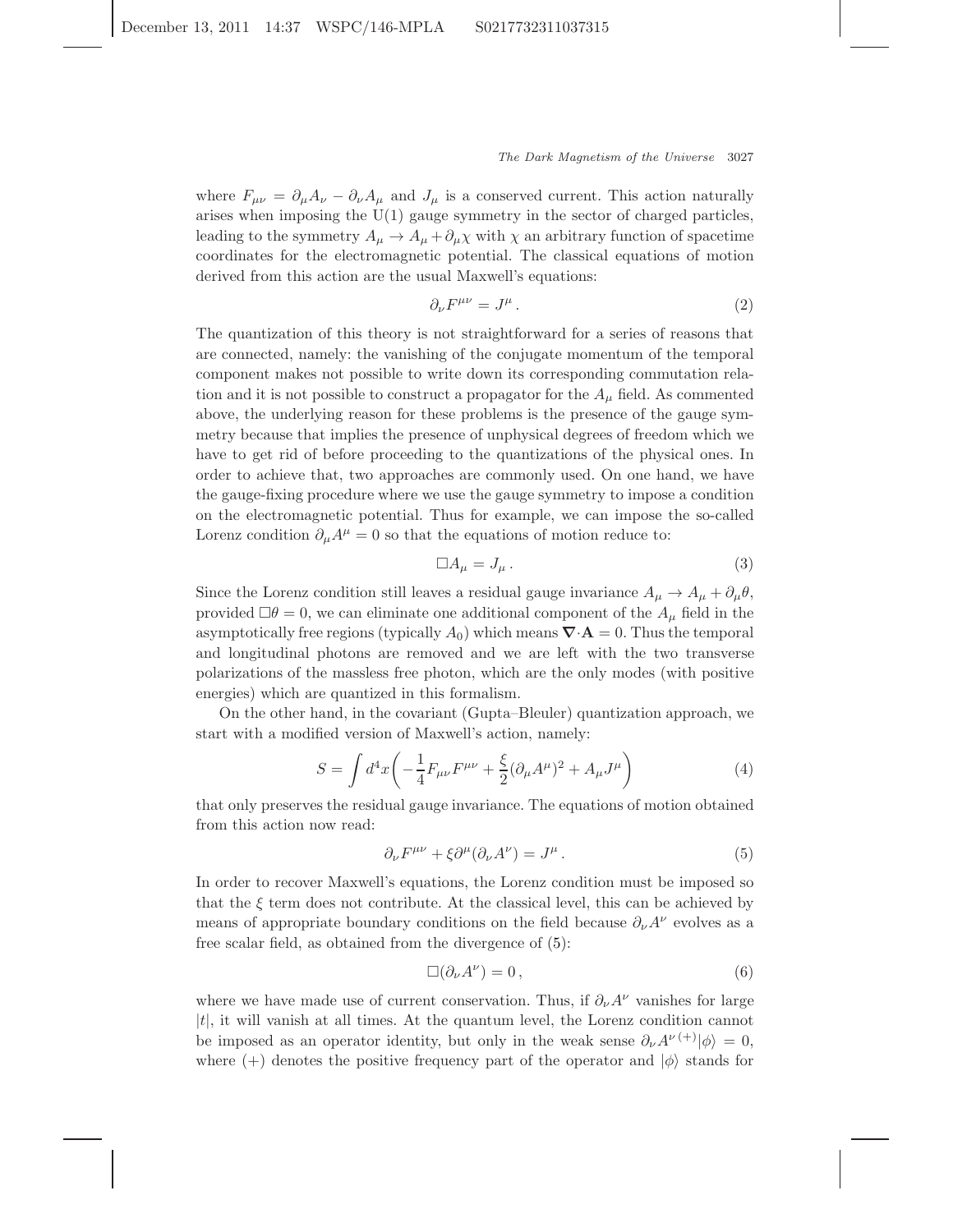a physical state. This condition is equivalent to imposing  $[\mathbf{a}_0(\mathbf{k}) + \mathbf{a}_{\parallel}(\mathbf{k})]|\phi\rangle = 0$ , with  $a_0$  and  $a_{\parallel}$  the annihilation operators corresponding to temporal and longitudinal electromagnetic states. Thus, in the covariant formalism, the physical states contain the same number of temporal and longitudinal photons, so that their energy densities, having opposite signs, cancel each other. Thus, we see that also in this case, the Lorenz condition seems to be essential in order to recover standard Maxwell's equations and get rid of the negative energy states. Now let us see what happens when moving on to an expanding universe.

### 3. Quantization in an Expanding Universe

We shall consider a curved background and, in particular, an expanding universe, and we shall show how, consistently imposing the Lorenz condition in the covariant formalism turns out to be difficult to realize.<sup>9,10</sup> Let us consider the curved spacetime version of action (4):

$$
S = \int d^4x \sqrt{g} \left[ -\frac{1}{4} F_{\mu\nu} F^{\mu\nu} + \frac{\xi}{2} (\nabla_{\mu} A^{\mu})^2 + A_{\mu} J^{\mu} \right]
$$
(7)

leading to the corresponding equations of motion:

$$
\nabla_{\nu} F^{\mu\nu} + \xi \nabla^{\mu} (\nabla_{\nu} A^{\nu}) = J^{\mu} \tag{8}
$$

whose divergence imposes:

$$
\Box(\nabla_{\nu}A^{\nu})=0.
$$
\n(9)

We see once again that  $\nabla_{\nu}A^{\nu}$  behaves as a free scalar field which is decoupled from the conserved electromagnetic currents, but it is non-conformally coupled to gravity so that it can be excited from quantum vacuum fluctuations by the expanding background in a completely analogous way to the inflaton fluctuations during inflation. Thus, this poses the question of the validity of the Lorenz condition at all times.

In order to illustrate this effect, we will present a toy example. Let us consider quantization in the absence of currents, in a spatially flat expanding background, whose metric is written in conformal time as  $ds^2 = a(\eta)^2 (d\eta^2 - d\mathbf{x}^2)$  with  $a(\eta) = 2 + \tanh(\eta/\eta_0)$ , where  $\eta_0$  is constant. This metric has two asymptotically Minkowskian regions in the remote past and far future. We solve the coupled system of equations (8) for the corresponding Fourier modes, which are defined as  $\mathcal{A}_{\mu}(\eta,\mathbf{x}) = \int d^3k \,\mathcal{A}_{\mu\mathbf{k}}(\eta)e^{i\mathbf{k}\mathbf{x}}$ . Thus, for a given mode **k**, the  $\mathcal{A}_{\mu}$  field is decomposed into temporal, longitudinal and transverse components. The corresponding equations read:

$$
\mathcal{A}_{0k}^{"'} - \left[\frac{k^2}{\xi} - 2\mathcal{H}^{\prime} + 4\mathcal{H}^2\right] \mathcal{A}_{0k} - 2ik \left[\frac{1+\xi}{2\xi} \mathcal{A}_{\parallel k}^{\prime} - \mathcal{H}\mathcal{A}_{\parallel k}\right] = 0,
$$
  

$$
\mathcal{A}_{\parallel k}^{"'} - k^2 \xi \mathcal{A}_{\parallel k} - 2ik \xi \left[\frac{1+\xi}{2\xi} \mathcal{A}_{0k}^{\prime} + \mathcal{H}\mathcal{A}_{0k}\right] = 0,
$$
  

$$
\mathcal{A}_{\perp k}^{"'} + k^2 \mathcal{A}_{\perp k} = 0,
$$
  

$$
(10)
$$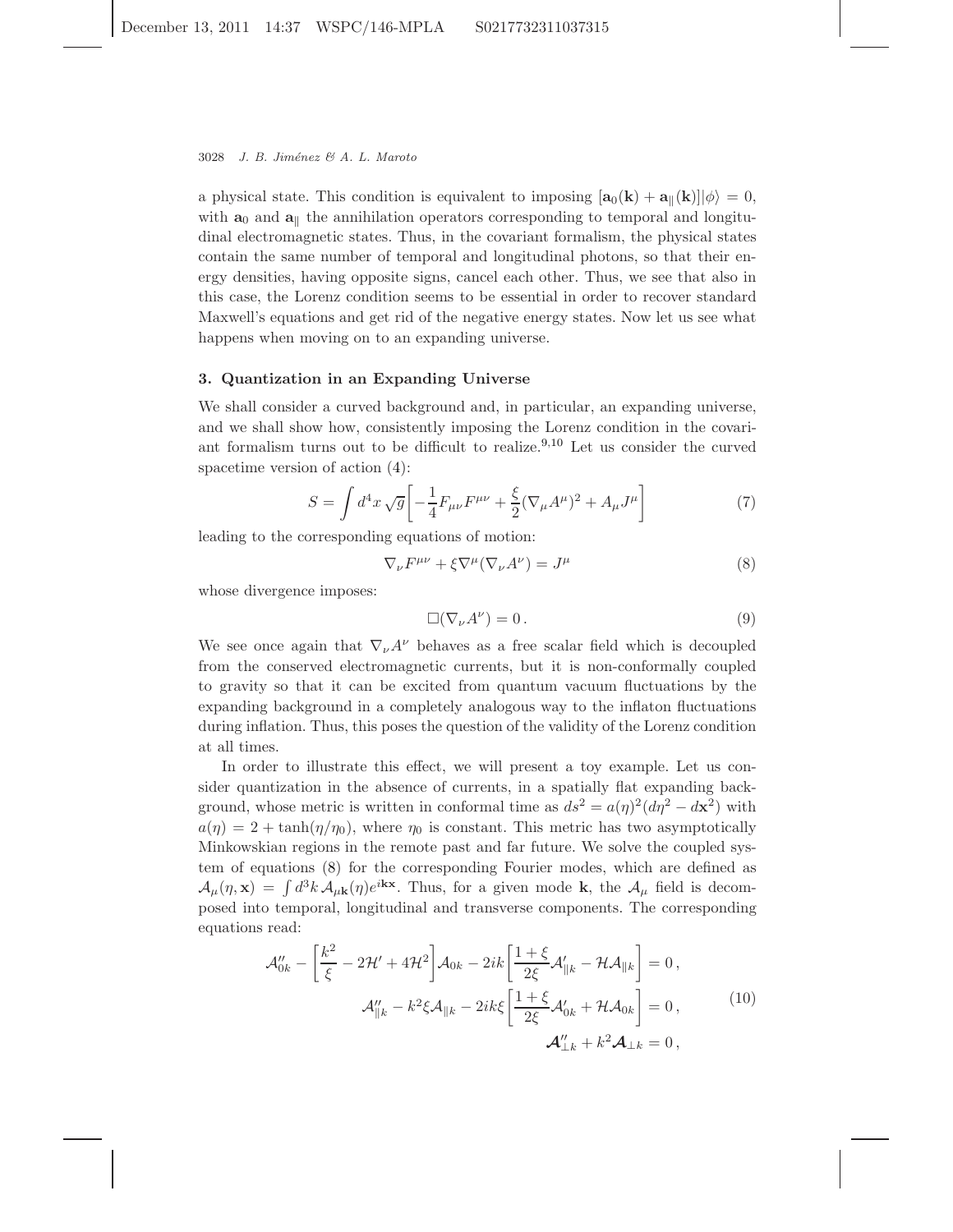with  $\mathcal{H} = a'/a$  and  $k = |\mathbf{k}|$ . We see that the transverse modes are decoupled from the background, whereas the temporal and longitudinal ones are non-trivially coupled to each other and to gravity. Let us prepare our system in an initial state  $|\phi\rangle$ belonging to the physical Hilbert space, i.e. satisfying  $\partial_{\nu} \mathcal{A}_{in}^{\nu(+)}|\phi\rangle = 0$  in the initial flat region. Because of the expansion of the universe, the positive frequency modes in the *in* region with a given temporal or longitudinal polarization  $\lambda$  will become a linear superposition of positive and negative frequency modes in the out region and with different polarizations  $\lambda'$  (we will work in the Feynman gauge  $\xi = -1$ ). Thus, we have:

$$
\mathcal{A}_{\mu\mathbf{k}}^{\lambda(in)} = \sum_{\lambda'=0,\parallel} \left[ \alpha_{\lambda\lambda'}(\mathbf{k}) \mathcal{A}_{\mu\mathbf{k}}^{\lambda'(out)} + \beta_{\lambda\lambda'}(\mathbf{k}) \overline{\mathcal{A}_{\mu-\mathbf{k}}^{\lambda'(out)}} \right],\tag{11}
$$

or in terms of creation and annihilation operators:

$$
\mathbf{a}_{\lambda}^{(out)}(\mathbf{k}) = \sum_{\lambda'=0,\parallel} \left[ \alpha_{\lambda\lambda'}(\mathbf{k}) \mathbf{a}_{\lambda'}^{(in)}(\mathbf{k}) + \overline{\beta_{\lambda\lambda'}(\mathbf{k})} \mathbf{a}_{\lambda'}^{(in)\dagger}(-\mathbf{k}) \right],\tag{12}
$$

with  $\lambda, \lambda' = 0$ , and where  $\alpha_{\lambda\lambda'}$  and  $\beta_{\lambda\lambda'}$  are the so-called Bogolyubov coefficients (see Ref. 13 for a detailed discussion), which are normalized in our case according to:

$$
\sum_{\rho,\rho'=0,\parallel} (\alpha_{\lambda\rho} \overline{\alpha_{\lambda'\rho'}} \eta_{\rho\rho'} - \beta_{\lambda\rho} \overline{\beta_{\lambda'\rho'}} \eta_{\rho\rho'}) = \eta_{\lambda\lambda'}, \qquad (13)
$$

with  $\eta_{\lambda\lambda'} = \text{diag}(-1, 1)$  with  $\lambda, \lambda' = 0$ , ||. Notice that the normalization is different from the standard one,<sup>13</sup> because of the presence of negative norm states.

Thus, the system will end up in a final state which no longer satisfies the weak Lorenz condition i.e. in the *out* region  $\partial_{\nu} \mathcal{A}_{out}^{\nu(+)} |\phi\rangle \neq 0$ . This is shown in Fig. 1, where we have computed the final number of temporal and longitudinal photons  $n_{\lambda}^{out}(k)$  =  $\sum_{\lambda'} |\beta_{\lambda\lambda'}(\mathbf{k})|^2$ , starting from an initial vacuum state with  $n_0^{in}(k) = n_{\parallel}^{in}(k) = 0$ . We see that, as commented above, in the final region  $n_0^{out}(k) \neq n_{\parallel}^{out}(k)$  $\int_{\parallel}^{out}(k)$  and the state no longer satisfies the Lorenz condition. Notice that the failure comes essentially



Fig. 1. Occupation numbers for temporal (continuous line) and longitudinal (dashed line) photons in the *out* region vs. k in  $\eta_0^{-1}$  units.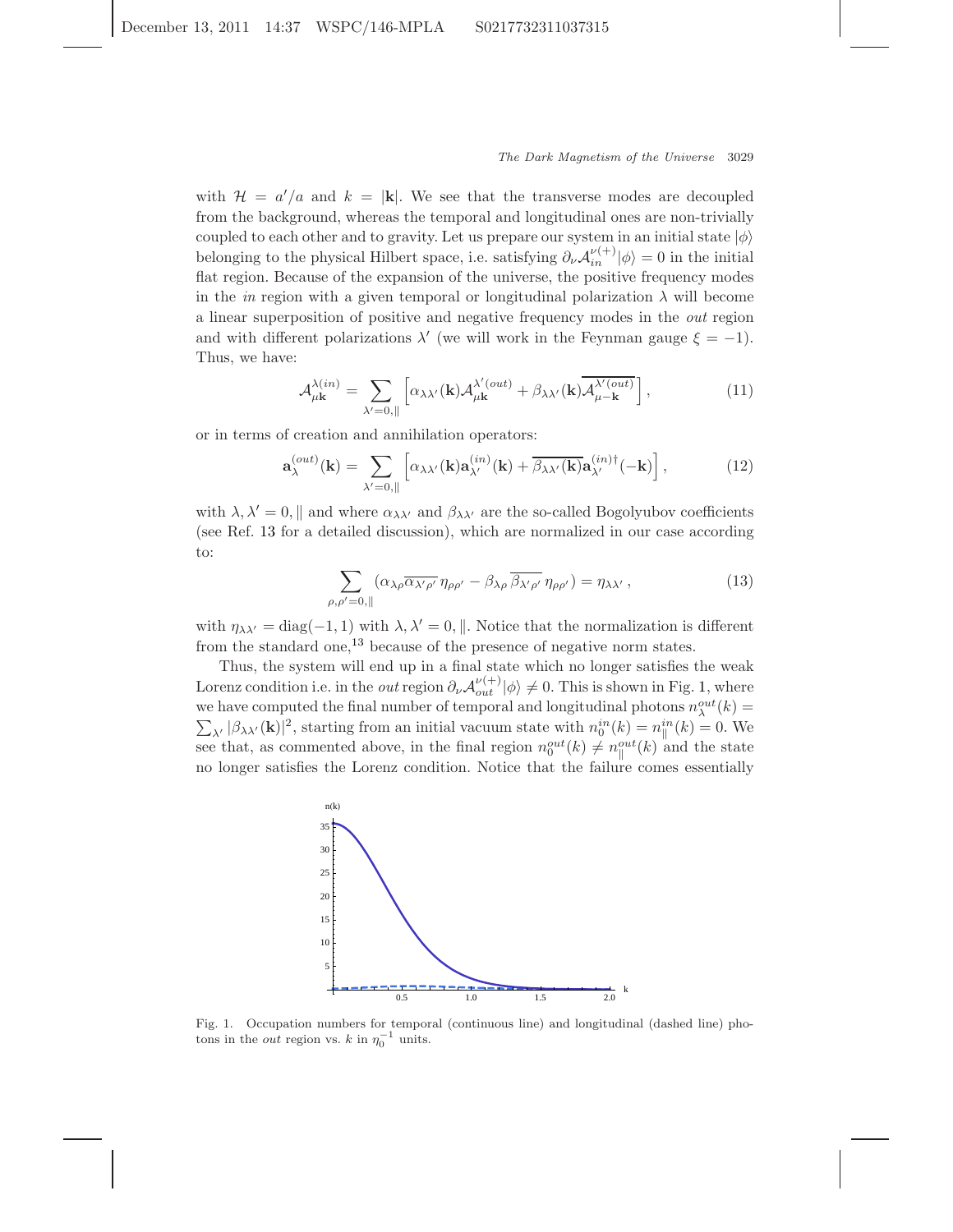from large scales ( $k\eta_0 \ll 1$ ), since on small scales ( $k\eta_0 \gg 1$ ), the Lorenz condition can be restored. This can be easily interpreted from the fact that on small scales the geometry can be considered as essentially Minkowskian.

In order to overcome this problem, it would be possible to use the so-called Faddeev–Popov quantization method.<sup>14,15</sup> In this approach additional unphysical modes (ghosts) are introduced in the theory. They are scalar fields but satisfying fermionic statistics. The physical states of the theory then are chosen as those for which the ghost contribution exactly cancels the contribution from the unphysical gauge modes. However, it has been recently shown that in certain geometries, this type of cancellation can be also problematic. $11,12$ 

In the following, we shall follow a different approach in order to deal with the difficulties found in the Gupta–Bleuler formalism and we shall explore the possibility of quantizing electromagnetism in an expanding universe without imposing the Lorenz subsidiary condition.

# 4. Quantization Without the Lorenz Condition

As we have shown in the previous section, consistently imposing the Lorenz condition is not an easy task. This could actually be signaling a subtle difficulty in formulating a gauge-invariant theory of electromagnetism in non-trivial background spacetimes. Here we shall explore the possibility that the fundamental theory of electromagnetism is not given by the gauge-invariant action (1), but by the gauge non-invariant action:

$$
S = \int d^4x \sqrt{g} \left[ -\frac{1}{4} F_{\mu\nu} F^{\mu\nu} + \frac{\xi}{2} (\nabla_{\mu} A^{\mu})^2 + A_{\mu} J^{\mu} \right]. \tag{14}
$$

Notice that although this action is not invariant under general gauge transformations, it respects the invariance under residual ones. Moreover, the dynamics of the ordinary transverse photons is not affected, since the extra term only involves temporal and longitudinal polarizations. Let us emphasize that we are assuming that the inclusion of the gauge-breaking term is not a mathematical trick in order to quantize an otherwise gauge-invariant theory, but that such a term is an essential part of a gauge non-invariant electromagnetic theory. Since the fundamental electromagnetic theory is assumed non-invariant under arbitrary gauge transformations, there is no need to impose the Lorenz constraint in the quantization procedure. Therefore, having removed one constraint, the theory contains one additional degree of freedom. Thus, the general solution for the modified equations (8) can be written as:

$$
\mathcal{A}_{\mu} = \mathcal{A}_{\mu}^{(1)} + \mathcal{A}_{\mu}^{(2)} + \mathcal{A}_{\mu}^{(s)} + \partial_{\mu}\theta\,,\tag{15}
$$

where  $\mathcal{A}_{\mu}^{(i)}$  with  $i = 1, 2$  are the two transverse modes of the massless photon,  $\mathcal{A}_{\mu}^{(s)}$ is a new scalar state<sup>a</sup> that represents the mode that would have been eliminated if

<sup>a</sup>Here we mean scalar in the sense that it is the only mode contributing to the divergence of the field so that  $\nabla^{\mu} A_{\mu} = \nabla^{\mu} A_{\mu}^{(s)}$ .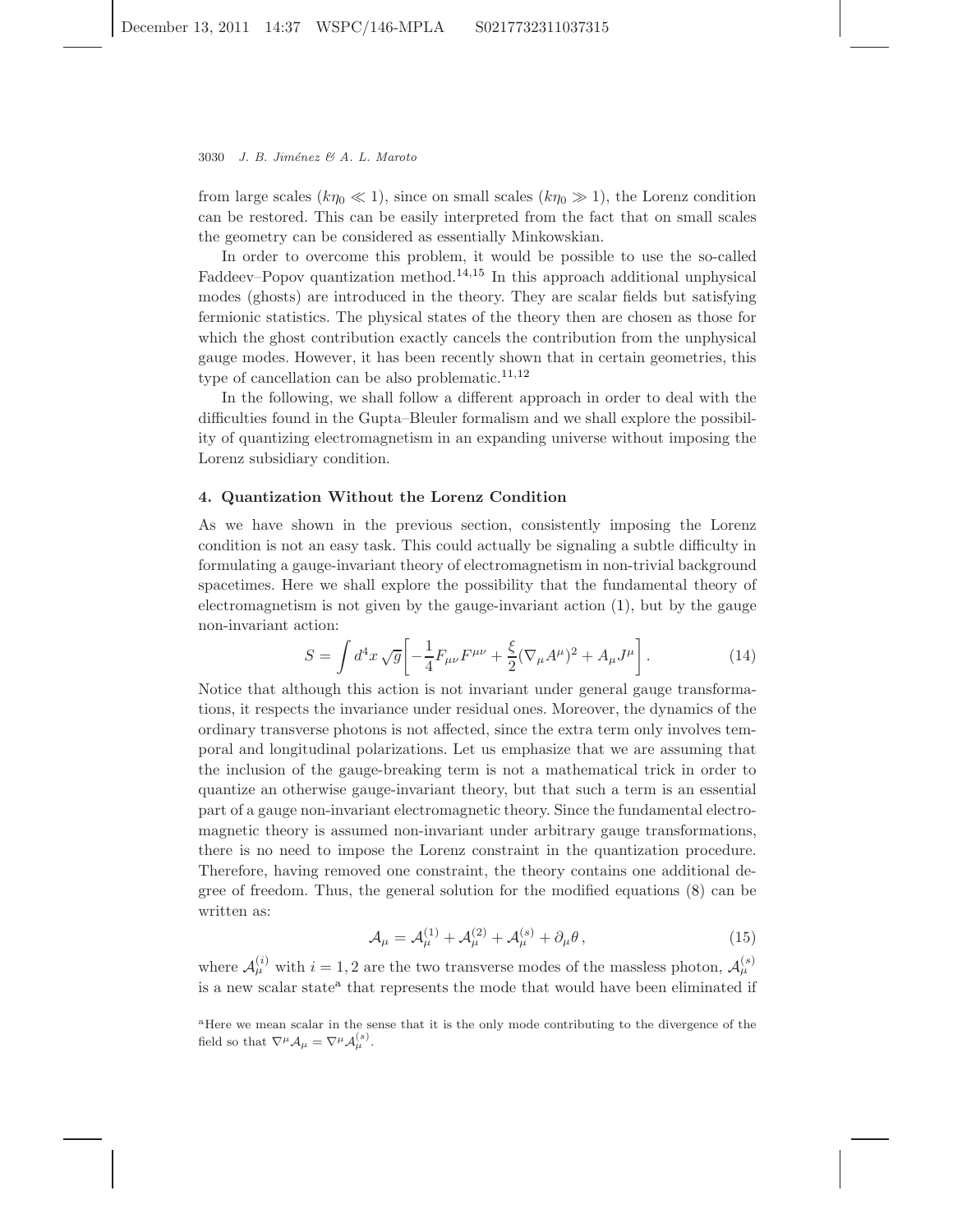we had imposed the Lorenz condition and, finally,  $\partial_{\mu}\theta$  is a purely residual gauge mode, which can be eliminated by means of a residual gauge transformation in the asymptotically free regions, in a completely analogous way to the elimination of the  $A_0$  component in the Lorenz gauge.

In order to define the quantum theory, apart from the dynamics given by the above Lagrangian, we have to specify the Hilbert space of the physical states. Thus we follow a similar approach to the Lorenz or Coulomb gauge quantization procedure in which the gauge is fixed and then only the physical modes are quantized. In the present case, as commented before, the free theory contains three physical states and we perform the mode expansion of the field with the corresponding creation and annihilation operators:

$$
\mathcal{A}_{\mu} = \int d^3 \mathbf{k} \sum_{\lambda=1,2,s} \left[ \mathbf{a}_{\lambda}(k) \mathcal{A}_{\mu k}^{(\lambda)} + \mathbf{a}_{\lambda}^{\dagger}(k) \overline{\mathcal{A}_{\mu k}^{(\lambda)}} \right],
$$
 (16)

where the modes are required to be orthonormal with respect to the scalar product<sup>16</sup>

$$
(\mathcal{A}_k^{(\lambda)}, \mathcal{A}_{k'}^{(\lambda')}) = i \int_{\Sigma} d\Sigma_{\mu} \left[ \overline{\mathcal{A}_{\nu k}^{(\lambda)}} \Pi_{k'}^{(\lambda')\mu\nu} - \overline{\Pi_{k}^{(\lambda)\mu\nu}} \mathcal{A}_{\nu k'}^{(\lambda')} \right]
$$

$$
= \delta_{\lambda \lambda'} \delta^{(3)} (\mathbf{k} - \mathbf{k}'), \qquad \lambda, \lambda' = 1, 2, s,
$$
 (17)

where  $d\Sigma_{\mu}$  is the three-volume element of the Cauchy hypersurfaces. In a Robertson–Walker metric in conformal time, it reads  $d\Sigma_{\mu} = a^4(\eta)(d^3x, 0, 0, 0)$ . The generalized conjugate momenta are defined as:

$$
\Pi^{\mu\nu} = -(F^{\mu\nu} - \xi g^{\mu\nu} \nabla_{\rho} A^{\rho}). \tag{18}
$$

Notice that the three modes can be chosen to have positive normalization. The equal-time commutation relations:

$$
[\mathcal{A}_{\mu}(\eta, \mathbf{x}), \mathcal{A}_{\nu}(\eta, \mathbf{x}')] = [\Pi^{0\mu}(\eta, \mathbf{x}), \Pi^{0\nu}(\eta, \mathbf{x}')] = 0 \tag{19}
$$

and

$$
[\mathcal{A}_{\mu}(\eta, \mathbf{x}), \Pi^{0\nu}(\eta, \mathbf{x}')] = i \frac{\delta^{\nu}_{\mu}}{\sqrt{g}} \delta^{(3)}(\mathbf{x} - \mathbf{x}') \tag{20}
$$

can be seen to imply the canonical commutation relations

$$
[\mathbf{a}_{\lambda}(\mathbf{k}), \mathbf{a}^{\dagger}_{\lambda'}(\mathbf{k}')] = \delta_{\lambda\lambda'}\delta^{(3)}(\mathbf{k} - \mathbf{k}'), \qquad \lambda, \lambda' = 1, 2, s,
$$
 (21)

by means of the normalization condition in (17). Notice that the sign of the commutators is positive for the three physical states, i.e. there are no negative norm states in the theory, which in turn guarantees that there are no negative energy states as we will see below in an explicit example.

Notice that unlike the quantization in the Gupta–Bleuler formalism, in this extended theory it is not possible to eliminate the unphysical degree of freedom in a manifestly covariant way.

Since  $\nabla_{\mu}A^{\mu}$  evolves as a minimally coupled scalar field, as shown in (9), on sub-Hubble scales ( $|k\eta| \gg 1$ ), we find that for arbitrary background evolution,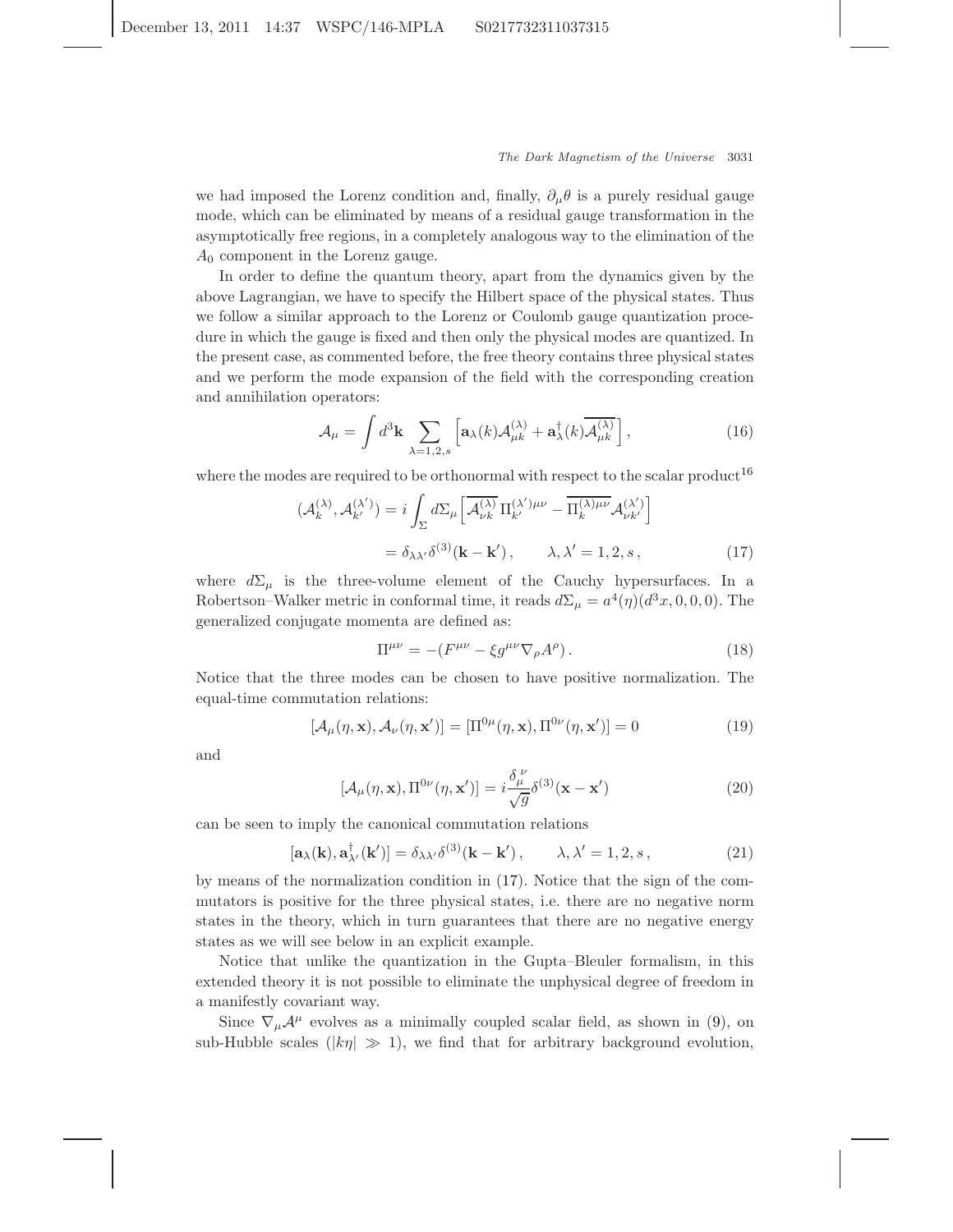#### 3032 J. B. Jiménez & A. L. Maroto

 $\nabla_{\mu} \mathcal{A}_k^{(s)\mu} \propto e^{\pm i k \eta} a^{-1}$ , i.e. the mode behaves as a plane-wave with decaying amplitude giving rise through (8) to a longitudinal electric wave. This is an important difference with respect to ordinary electromagnetism, since the modified theory allows the propagation of longitudinal electric waves in the absence of sources. As we will show below, these longitudinal fields in the presence of a highly conductive plasma could induce the production of large-scale magnetic fields.

On the other hand, on super-Hubble scales ( $|k\eta| \ll 1$ ),  $|\nabla_{\mu} \mathcal{A}_k^{(s)\mu}|$  $\left| \frac{e^{s/\mu}}{k} \right| = \text{const.}$ which implies that the field contributes as a cosmological constant in  $(7)$ . Indeed, the energy–momentum tensor derived from (7) reads:

$$
T_{\mu\nu} = -F_{\mu\alpha}F_{\nu}^{\ \alpha} + \frac{1}{4}g_{\mu\nu}F_{\alpha\beta}F^{\alpha\beta} + \frac{\xi}{2}\left[g_{\mu\nu}[(\nabla_{\alpha}A^{\alpha})^2 + 2A^{\alpha}\nabla_{\alpha}(\nabla_{\beta}A^{\beta})] - 4A_{(\mu}\nabla_{\nu)}(\nabla_{\alpha}A^{\alpha})\right].
$$
 (22)

Notice that for the scalar electromagnetic mode in the super-Hubble limit, the contributions involving  $F_{\mu\nu}$  vanish and only the piece proportional to  $\xi$  is relevant. Thus, it can be easily seen that, since in this case  $\nabla_{\alpha} A^{\alpha} = \text{const.}$ , the energymomentum tensor is just given by:

$$
T_{\mu\nu} = \frac{\xi}{2} g_{\mu\nu} (\nabla_{\alpha} A^{\alpha})^2
$$
 (23)

which is the energy–momentum tensor of a cosmological constant and whose value is given by the four-divergence of the electromagnetic field. In fact, this result is not specific of FLRW (Friedmann–Lemaître–Robertson–Walker) spacetimes, but it is valid for any geometry. In a field configuration with the vector potential given by the gradient of a scalar that is not a pure residual gauge mode, i.e.  $A_{\mu} = \partial_{\mu} \phi$ with  $\Box \phi \neq 0$ , we obtain that  $F_{\mu\nu}$  vanishes. Thus, from the equations of motion (8) in the absence of external currents, we get that  $\nabla_{\mu}A^{\mu}$  is constant so that the energy–momentum tensor reduces once again to the form (23). This implies that we can always reproduce the solutions of Einstein equations plus a cosmological constant with  $\nabla_{\mu}A^{\mu}$  playing the role of the effective cosmological constant.

#### 5. Quantum Fluctuations During Inflation

Let us consider an explicit example which is given by the quantization in an inflationary de Sitter spacetime with  $a(\eta) = -1/(H_I \eta)$ , where with  $H_I$  is the constant Hubble parameter during inflation. The explicit solution in the case  $\xi = 1/3$  for the normalized scalar state is:

$$
\mathcal{A}_{0k}^{(s)} = \frac{-1}{(2\pi)^{3/2}} \frac{i}{\sqrt{2k}} \left\{ k\eta e^{-ik\eta} + \frac{1}{k\eta} \left[ \frac{1}{2} (1+ik\eta) e^{-ik\eta} - k^2 \eta^2 e^{ik\eta} E_1(2ik\eta) \right] \right\} e^{i\mathbf{kx}},
$$
\n
$$
\mathcal{A}_{\parallel k}^{(s)} = \frac{1}{(2\pi)^{3/2}} \frac{1}{\sqrt{2k}} \left\{ (1+ik\eta) e^{-ik\eta} - \left[ \frac{3}{2} e^{-ik\eta} + (1-ik\eta) e^{ik\eta} E_1(2ik\eta) \right] \right\} e^{i\mathbf{kx}},
$$
\n(24)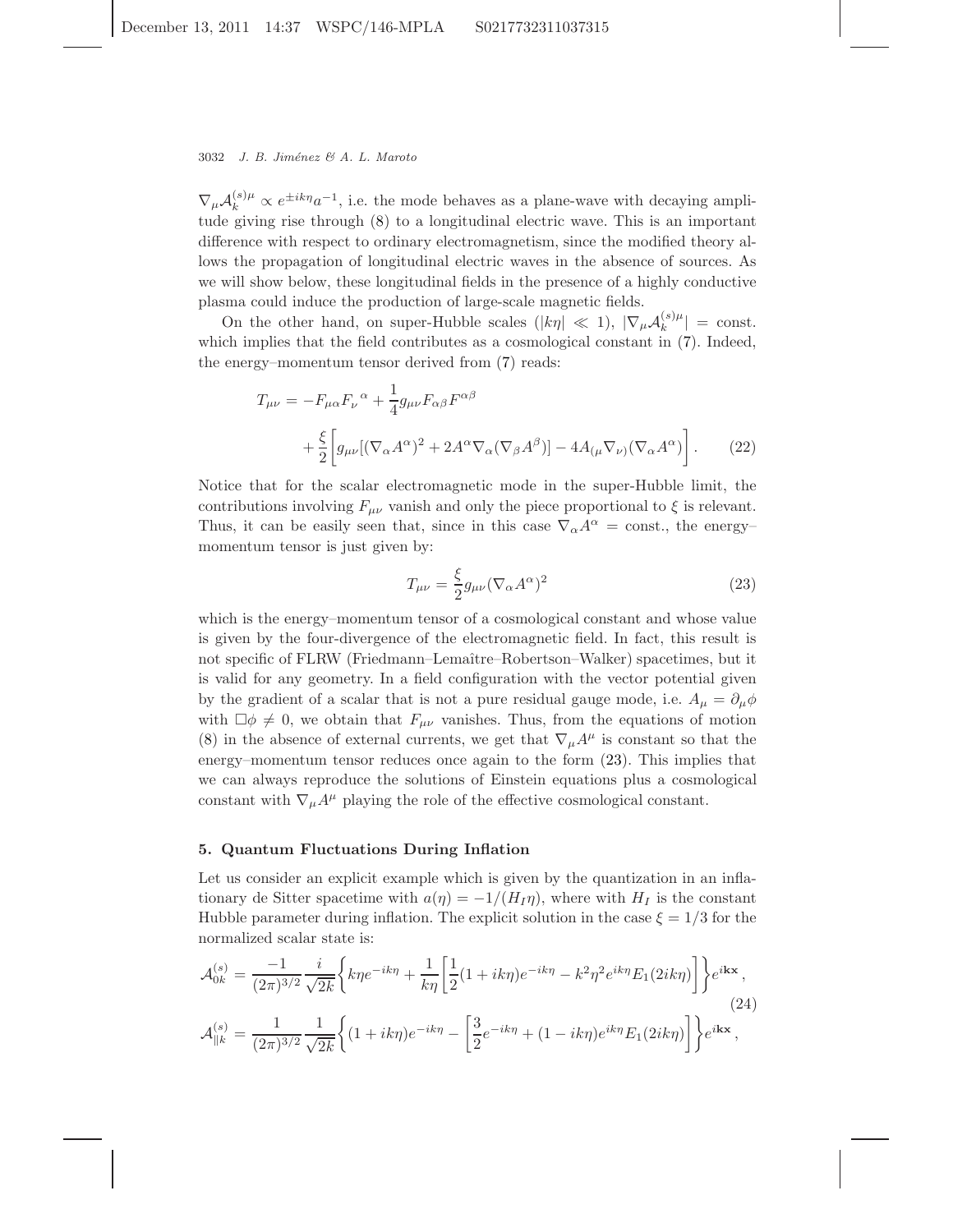where  $E_1(x) = \int_1^{\infty} e^{-tx}/t \, dt$  is the exponential integral function. Using this solution, we find:

$$
\nabla_{\mu} \mathcal{A}_{k}^{(s)\mu} = -\frac{a^{-2}(\eta)}{(2\pi)^{3/2}} \frac{ik}{\sqrt{2k}} \frac{3}{2} \frac{(1+ik\eta)}{k^2 \eta^2} e^{-ik\eta + i\mathbf{kx}}, \qquad (25)
$$

so that the field is suppressed in the sub-Hubble limit as  $\nabla_{\mu} \mathcal{A}_{k}^{(s)\mu} \sim \mathcal{O}((k\eta)^{-2}).$ 

On the other hand, from the energy density given by  $\rho_A = T_0^0$ , we obtain in the sub-Hubble limit the corresponding Hamiltonian, which is given by:

$$
H = \frac{1}{2} \int \frac{d^3 \mathbf{k}}{a^4(\eta)} k \sum_{\lambda=1,2,s} [\mathbf{a}_{\lambda}^{\dagger}(\mathbf{k}) \mathbf{a}_{\lambda}(\mathbf{k}) + \mathbf{a}_{\lambda}(\mathbf{k}) \mathbf{a}_{\lambda}^{\dagger}(\mathbf{k})]. \tag{26}
$$

We see that the theory does not contain negative energy states (ghosts).

Also, from (24) it is possible to obtain the dispersion of the effective cosmological constant during inflation:

$$
\langle 0 | (\nabla_{\mu} \mathcal{A}^{\mu})^2 | 0 \rangle = \int \frac{dk}{k} P_A(k) \tag{27}
$$

with  $P_A(k) = 4\pi k^3 |\nabla_\mu \mathcal{A}_k^{(s)}|$  $\int_k^{(s)\mu}$ <sup>2</sup>. In the super-Hubble limit, we get in a quasi-de Sitter inflationary phase characterized by a slow-roll parameter  $\epsilon$ :

$$
P_{\nabla A}(k) = \frac{9H_{k_0}^4}{16\pi^2} \left(\frac{k}{k_0}\right)^{-4\epsilon},
$$
\n(28)

where  $H_{k_0}$  is the Hubble parameter when the  $k_0$  mode left the horizon.<sup>17,18</sup> Notice that this result implies that  $\rho_A \sim (H_{k_0})^4$ . The measured value of the cosmological constant then requires  $H_{k_0} \sim 10^{-3}$  eV, which corresponds to an inflationary scale  $M_I \sim 1$  TeV. Thus we see that the cosmological constant scale can be naturally explained in terms of physics at the electroweak scale. This is one of the most relevant aspects of the present model in which, unlike existing dark energy theories based on scalar fields, dark energy can be generated without including any potential term or dimensional constant. It is also interesting to note that the required scale is the electroweak scale, since for higher energies electromagnetism becomes unified with the electroweak interactions so that it would not make sense to speak about photons anymore.

On the other hand, despite the fact that the background evolution in the present case is the same as in ΛCDM (Lambda-cold dark matter), the evolution of metric perturbations could be different. We have calculated the evolution of metric, matter density and electromagnetic perturbations.<sup>19</sup> The propagation speeds of scalar, vector and tensor perturbations are found to be real and equal to the speed of light, so that the theory is classically stable. On the other hand, it is possible to see that all the parametrized post-Newtonian (PPN) parameters<sup>20</sup> agree with those of GR, i.e. the theory is compatible with all the local gravity constraints for any value of the homogeneous background electromagnetic field.17,18,21

Concerning the evolution of scalar perturbations, we find that the only relevant deviations with respect to  $\Lambda$ CDM appear on large scales  $k \sim H_0$  and that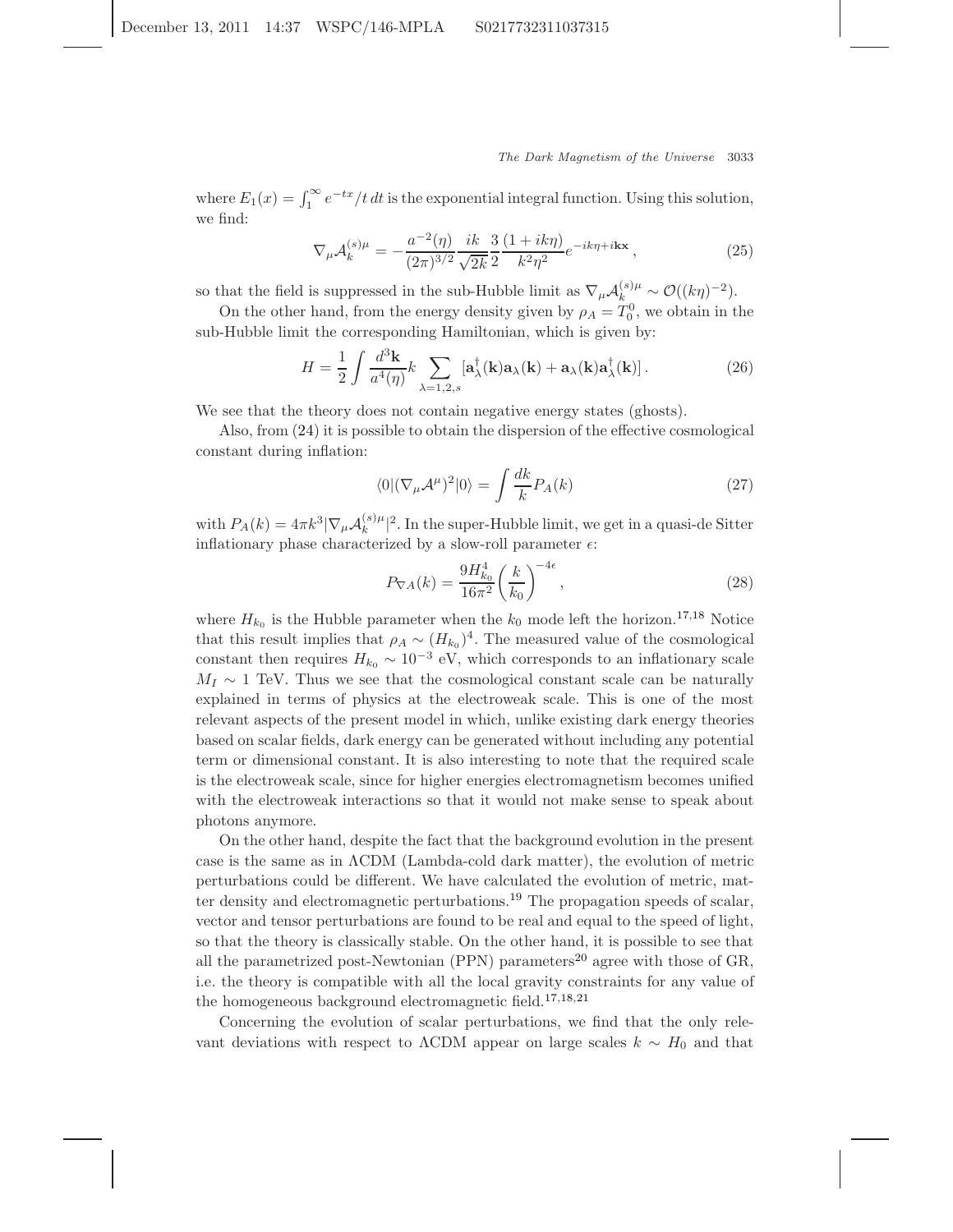they depend on the primordial spectrum of electromagnetic fluctuations. However, the effects on the CMB (cosmic microwave background) temperature and matter power spectra are compatible with observations except for very large primordial fluctuations.<sup>19</sup>

### 6. Generation of Cosmic Magnetic Fields

By looking at the equations of motion, we realize that the  $\xi$ -term can be interpreted as a conserved effective current:  $-\xi \nabla^{\mu}(\nabla_{\nu}A^{\nu}) \equiv J_{\nabla \cdot A}^{\mu}$  which, according to (9), satisfies the conservation equation  $\nabla_{\mu} J^{\mu}_{\nabla A} = 0$ . More precisely, the equations of motion can be recast in the form:

$$
\nabla_{\nu}F^{\mu\nu} = J_T^{\mu} \tag{29}
$$

with  $J_T^{\mu} = J^{\mu} + J_{\nabla \cdot A}^{\mu}$  and  $\nabla_{\mu} J_T^{\mu} = 0$ . Physically, this means that, while the new scalar mode can only be excited gravitationally, once it is produced it will generally give rise to an effective source of electromagnetic fields. Therefore, the modified theory is described by ordinary Maxwell's equations with an additional "external" current. For an observer with four-velocity  $u^{\mu}$  moving with the cosmic plasma, it is possible to decompose the Faraday tensor in its electric and magnetic parts as:  $F_{\mu\nu} = 2E_{\mu\nu}u_{\nu} + \frac{\epsilon_{\mu\nu\rho\sigma}}{\sqrt{g}}B^{\rho}u^{\sigma}$ , where  $E^{\mu} = F^{\mu\nu}u_{\nu}$  and  $B^{\mu} = \epsilon^{\mu\nu\rho\sigma}/(2\sqrt{g})F_{\rho\sigma}u_{\nu}$ . Due to the infinite conductivity of the plasma, Ohm's law  $J^{\mu} - u^{\mu} u_{\nu} J^{\nu} = \sigma F^{\mu\nu} u_{\nu}$ implies  $E^{\mu} = 0$ . Therefore, in that case the only contribution would come from the magnetic part. Thus, from Maxwell's equations, we can get:

$$
F^{\mu\nu}_{\quad;\nu}u_{\mu} = \frac{\epsilon^{\mu\nu\rho\sigma}}{\sqrt{g}}B_{\rho}u_{\sigma\;\nu}u_{\mu} = J^{\mu}_{\nabla\cdot A}u_{\mu}\,,\tag{30}
$$

where we have made use of the electric neutrality of the cosmic plasma, i.e.  $J_{\mu}u^{\mu} = 0$ . For comoving observers in a FLRW metric we can write (see also Ref. 22):

$$
\mathbf{\omega} \cdot \mathbf{B} = \rho_g^0 \tag{31}
$$

where  $\mathbf{v} = d\mathbf{x}/d\eta$  is the conformal time fluid velocity,  $\boldsymbol{\omega} = \nabla \times \mathbf{v}$  is the fluid vorticity,  $\rho_g^0$  is the effective charge density today and the **B** components scale as  $B_i \propto 1/a$  as can be easily obtained from  $\nabla_\mu \tilde{F}^{\mu\nu} = 0$ , with  $\tilde{F}$  the dual of the Faraday tensor, to the lowest order in  $v$ . Therefore, because of the presence of the effective charge density generated by the scalar state, we shall have both magnetic field and vorticity. Moreover, from the cosmological evolution of the magnetic field and the electric charge density given above, we obtain that  $|\omega| \propto a$ , from radiation era until present.

We should remind here that  $\nabla_{\nu} A^{\nu}$  is constant on super-Hubble scales and starts decaying as  $1/a$  once the mode reenters the Hubble radius. Thus, today, a mode k will have been suppressed by a factor  $a_{in}(k)$  (we are assuming that the scale factor today is  $a_0 = 1$ ). This factor will be given by:  $a_{in}(k) = \Omega_M H_0^2 / k^2$  for modes entering the Hubble radius in the matter era, i.e. for  $k < k_{\text{eq}}$  with  $k_{\text{eq}} \simeq (14 \text{ Mpc})^{-1} \Omega_M h^2$ the value of the mode which entered at matter-radiation equality. For  $k > k_{\text{eq}}$  we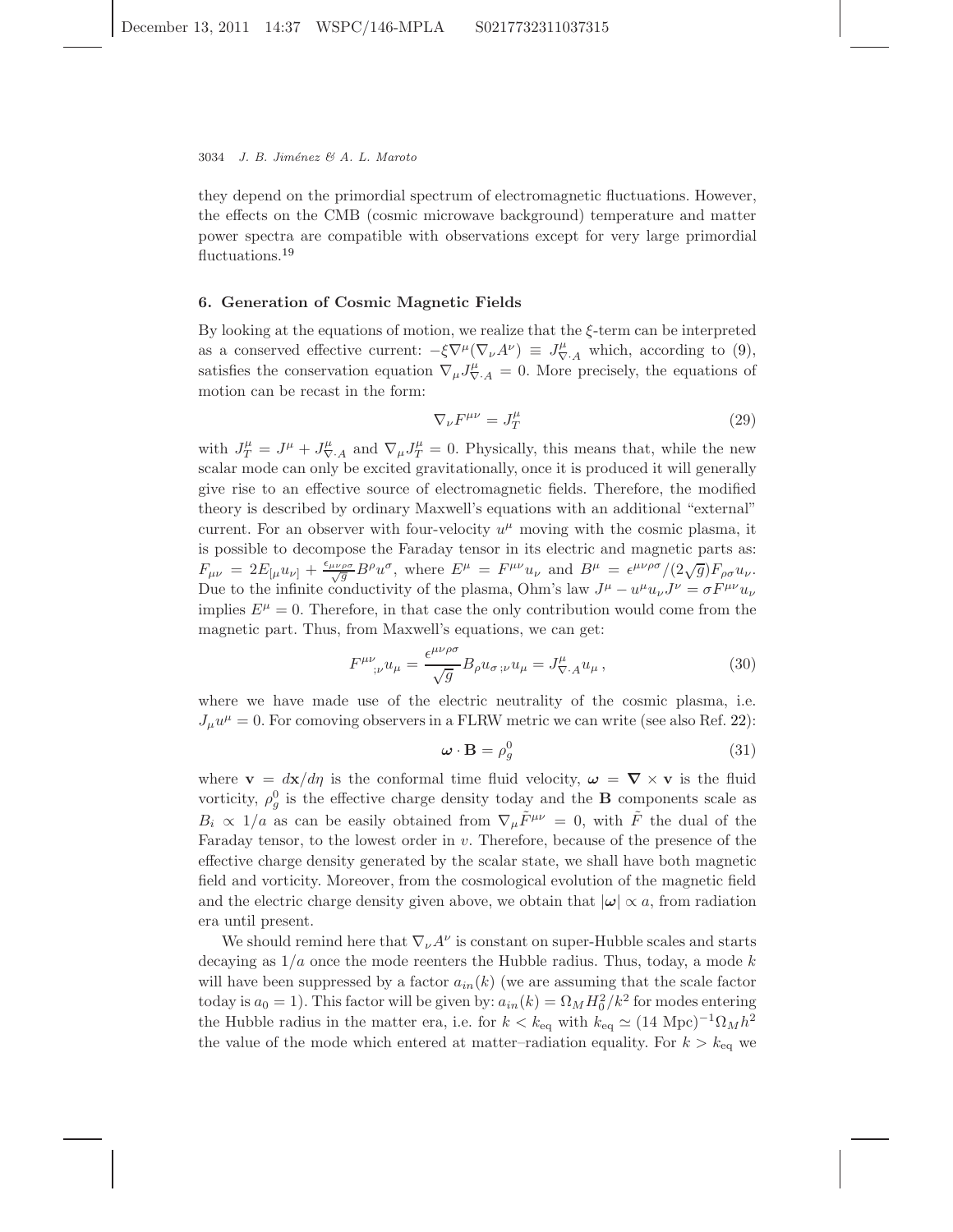have  $a_{in}(k) = \sqrt{2\Omega_M}(1 + z_{eq})^{-1/2}H_0/k$ . It is then possible to compute from (28), the corresponding power spectrum for the effective electric charge density today  $\rho_g^0 = J_{\nabla \cdot A}^0 = -\xi \partial_0 (\nabla_\nu A^\nu)$ . Thus from:

$$
\langle \rho(\mathbf{k}) \rho^*(\mathbf{h}) \rangle = (2\pi)^3 \delta(\mathbf{k} - \mathbf{h}) \rho^2(k) , \qquad (32)
$$

we define  $P_{\rho}(k) = \frac{k^3}{2\pi^2} \rho^2(k)$ , which is given by:

$$
P_{\rho}(k) = \begin{cases} 0, & k < H_0, \\ \frac{\Omega_M^2 H_0^2 H_{k0}^4}{16\pi^2} \left(\frac{k}{k_0}\right)^{-4\epsilon - 2}, & H_0 < k < k_{\text{eq}}, \\ \frac{2\Omega_M H_0^2 H_{k0}^4}{16\pi^2 (1 + z_{\text{eq}})} \left(\frac{k}{k_0}\right)^{-4\epsilon}, & k > k_{\text{eq}}. \end{cases}
$$
(33)

Therefore the corresponding charge variance will read:  $\langle \rho^2 \rangle = \int \frac{dk}{k} P_{\rho}(k)$ . For modes entering the Hubble radius in the radiation era, the power spectrum is nearly scale invariant. Also, due to the constancy of  $\nabla_{\nu}A^{\nu}$  on super-Hubble scales, the effective charge density power spectrum is negligible on such scales, so that we do not expect magnetic field nor vorticity generation on those scales. Notice that, on sub-Hubble scales, the effective charge density generates longitudinal electric fields whose present amplitude would be precisely  $E_L \simeq \nabla_{\nu} A^{\nu}$ . This implies that a generic prediction of the extended theory would be the existence of a cosmic background of longitudinal electric waves, whose power spectrum is given by (28).

Using (31), it is possible to translate the existing upper limits on vorticity coming from CMB anisotropies<sup>22</sup> into *lower* limits on the amplitude of the magnetic fields generated by this mechanism. This indeed represents a discriminating signature of this model because the presence of such magnetic fields is a clear prediction of the theory. For simplicity we will consider magnetic field and vorticity as gaussian stochastic variables such that:

$$
\langle B_i(\mathbf{k})B_j^*(\mathbf{h})\rangle = \frac{(2\pi)^3}{2}P_{ij}\delta(\mathbf{k}-\mathbf{h})B^2(k),
$$
  

$$
\langle \omega_i(\mathbf{k})\omega_j^*(\mathbf{h})\rangle = \frac{(2\pi)^3}{2}P_{ij}\delta(\mathbf{k}-\mathbf{h})\omega^2(k),
$$
 (34)

with  $B^2(k) = Bk^n$ ,  $\omega^2(k) = \Omega k^m$  and where  $P_{ij} = \delta_{ij} - \hat{k}_i \hat{k}_j$  is introduced because of the transversality properties of  $B_i$  and  $\omega_i$ . The spectral indices n and m are in principle arbitrary. In Fig. 2, we show the lower limits on the magnetic fields generated by this mechanism on scales  $\lambda = 0.1h^{-1}$  Mpc, and  $\lambda = 3000h^{-1}$  Mpc, also for inflation at the electroweak scale. We see that fields can be generated with sufficiently large amplitudes in order to seed a galactic dynamo or even to account for observations just by collapse and differential rotation of the protogalactic cloud.<sup>23</sup> Moreover, they could be also compatible with recent extra-galactic observations.<sup>5,6</sup>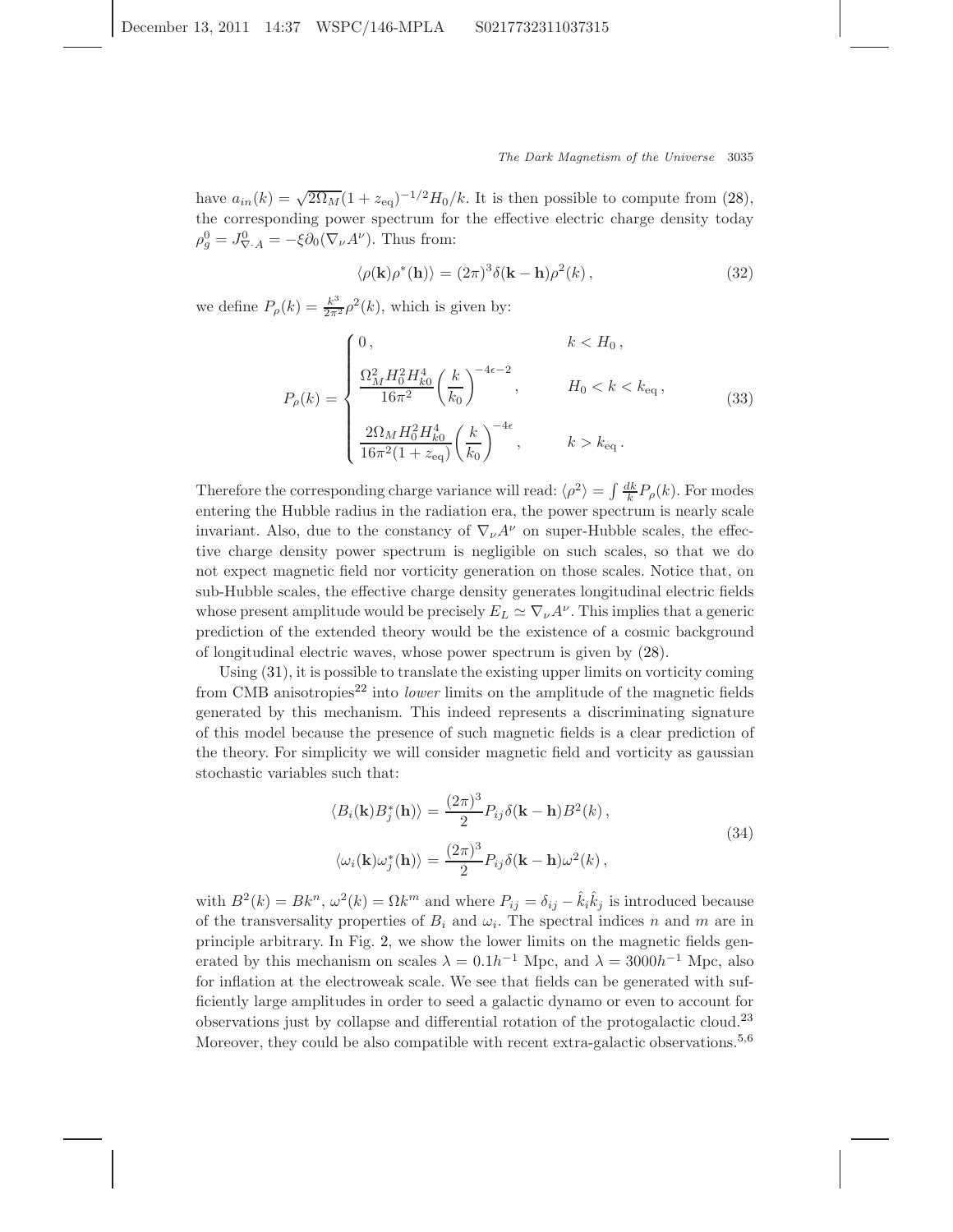

Fig. 2. (color online) Lower limits on the magnetic fields generated on galactic scales (left panel) and Hubble horizon scales (right panel) in terms of the magnetic spectral index  $n$  for different values of the vorticity spectral index m. Dot-dashed blue for  $m = 0$ , dashed green for  $m \simeq -3$ and full red for  $m \simeq -5$ .

#### 7. Non-Minimal Couplings

We shall end by generalizing the previous results to include non-minimal couplings to curvature:

$$
S = \int d^4x \sqrt{-g} \left[ -\frac{1}{4} F_{\mu\nu} F^{\mu\nu} + \frac{\xi}{2} (\nabla_{\mu} A^{\mu})^2 + \sigma G_{\mu\nu} A^{\mu} A^{\nu} \right]. \tag{35}
$$

Notice that we are not introducing any new dimensional parameter, being  $\sigma$  a dimensionless constant. The particular non-minimal coupling has been chosen so that the induced effective electromagnetic current  $J_g^{\mu} = 2\sigma G^{\mu\nu} A_{\nu}$  is covariantly conserved in the weak field limit, which is achieved thanks to the divergenceless of the Einstein tensor  $G_{\mu\nu}$ . The most stringent constraint on  $\sigma$  comes from PPN measurements and it is given by  $|\sigma| \lesssim 10^{-5}$ . Moreover, the smallness of  $\sigma$  guarantees the stability of the theory and that the cosmological evolution of the homogeneous mode becomes modified in a negligible way by the presence of the non-minimal coupling. This ensures that the inflationary generation and cosmological evolution discussed in previous sections for the minimal theory is also a good description in the non-minimal case (see Ref. 24 for a more detail discussion).

In the following, we shall show how the non-minimal coupling gives rise to non-trivial electromagnetic effects generated by massive bodies even if they are electrically neutral. To that end, we shall assume a small perturbation around Minkowski with a constant background vector field of the form<sup>b</sup>  $A_{\mu} = \bar{A}_0 \delta_{\mu}^0$ . Thus, the effective current becomes  $J_g^{\mu} = 2\sigma G^{\mu 0} \bar{A}_0$  and, using Einstein equations to relate  $G^{\mu\nu}$  to the matter content, we obtain:

$$
J_g^{\mu} = 16\pi G\sigma T^{\mu 0} \bar{A}_0 ,\qquad (36)
$$

so that the effective electromagnetic current is essentially determined by the fourmomentum density. Moreover, if we assume  $T^{\mu\nu} = (\rho + p)u^{\mu}u^{\nu} - p\eta^{\mu\nu}$  at first order,

<sup>&</sup>lt;sup>b</sup>The background vector field is supposed to be given by the cosmological one which only varies on cosmological timescales and whose present value would be  $\bar{A}_0 \simeq 0.3 M_p$  according to the observed dark energy density.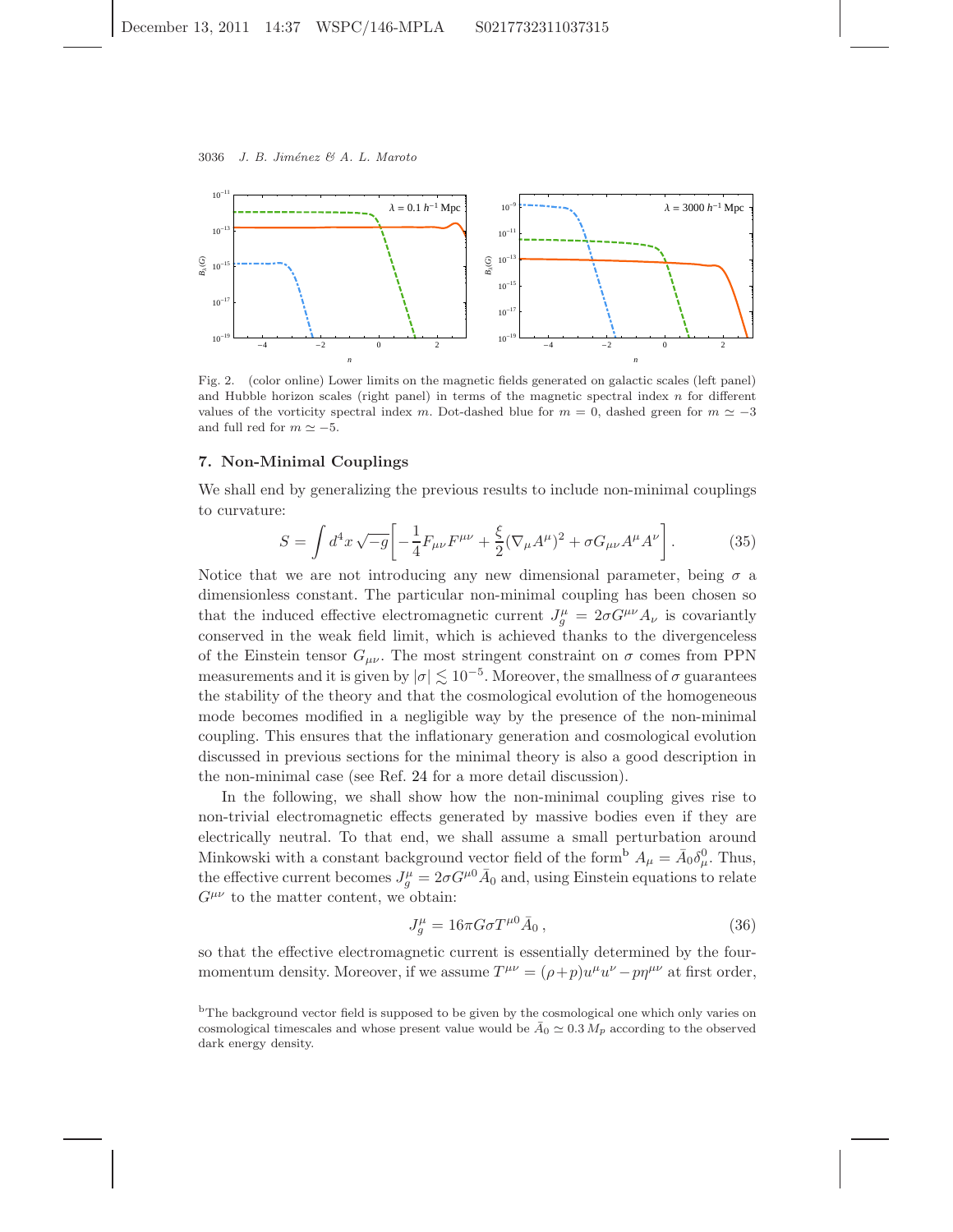we can see that the energy density of any perfect fluid has an associated electric charge density given, for small velocities, by:

$$
\rho_g = J_g^0 = 16\pi G \sigma \rho \bar{A}_0 \tag{37}
$$

and the three-momentum density generates an electric current density given by

$$
\mathbf{J}_g = 16\pi G\sigma(\rho + p)\mathbf{v}\bar{A}_0. \tag{38}
$$

Thus, this theory effectively realizes the old conjecture by Schuster, Einstein and Blackett<sup>25–28</sup> of gravitational magnetism, i.e. neutral mass currents can generate electromagnetic fields.

In the case of a particle of mass  $m$  at rest,  $(37)$  introduces a small contribution to the active electric charge (the source of the electromagnetic field), given by  $\Delta q = 16\pi G \sigma m \bar{A}_0 \simeq 15 \sigma (m/M_P)$ , but leaving unmodified its passive electric charge (that determines the coupling to the electromagnetic field). This effect implies a difference in the active charge of electrons and protons because of their mass difference and, furthermore, provides neutrons with a non-vanishing active electric charge. However, the effect is very small in both cases  $\Delta q \simeq 4\sigma 10^{-18}e$ , where  $e = 0.303$  is the electron charge in Heaviside–Lorentz units. Present limits on the electron–proton charge asymmetry and neutron charge are both of the order  $10^{-21}e^{29}$  implying  $|\sigma| \lesssim 10^{-3}$  which is less stringent than the PPN limit discussed before.

On the other hand, for any compact object, the effective electric current will generate an intrinsic magnetic moment given by:

$$
\mathbf{m} = \beta \frac{\sqrt{G}}{2} \mathbf{L} \tag{39}
$$

with **L** the corresponding angular momentum and  $\beta = 16\pi\sqrt{G}\sigma\bar{A}_0$  a constant parameter. This relation resembles the Schuster–Blackett law, which is a purely empirical relation between the magnetic moment and the angular momenta found in a wide range of astrophysical objects from planets, to galaxies, including those related to the presence of rotating neutron stars such as GRB or magnetars.<sup>30,31</sup> In any case, the observational evidence on this relation is still not conclusive. From observations, the  $\beta$  parameter ranges from 0.001 to 0.1. Imposing the PPN limits on the  $\sigma$  parameter, we find  $\beta \lesssim 10^{-4}$ , which is just below the observed range. Thus for a typical spiral galaxy, a direct calculation provides:  $B \sim \sigma 10^{-4}$  G, i.e. according to the PPN limits, the field strength could reach  $10^{-9}$  G without amplification.

#### 8. Discussion

We have reviewed the extended electromagnetic theory in which a gauge-fixing term is promoted into a physical contribution in the fundamental action. The quantization of the free theory can be performed without having to impose any subsidiary condition at the price of introducing an additional degree of freedom. This new mode can be gravitationally produced from quantum fluctuations during inflation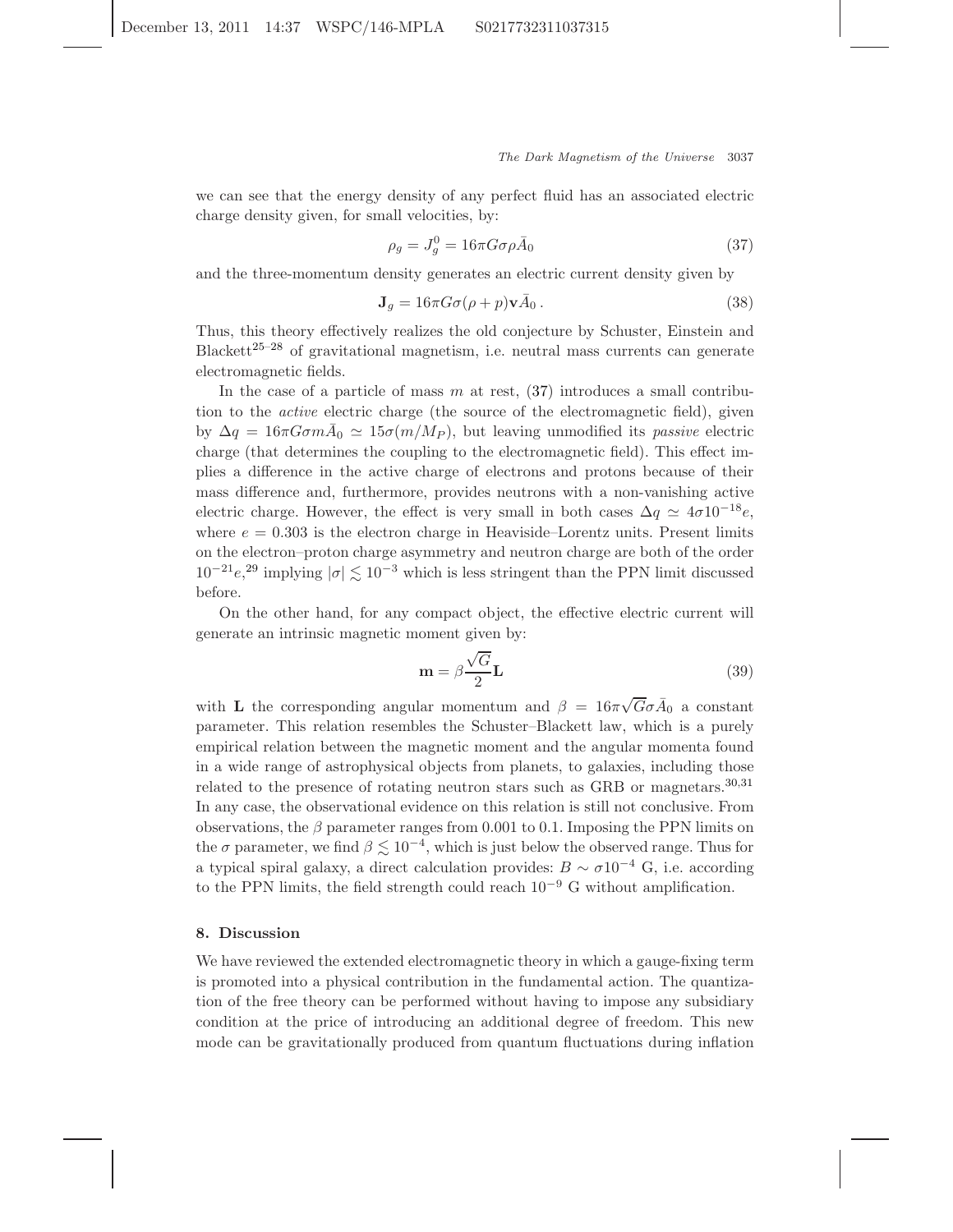and its amplitude will be determined precisely by the scale at which inflation takes place. In the subsequent cosmological evolution, this new mode has two effects. On super-Hubble scales, it behaves as an effective cosmological constant whose observed value can be explained if inflation occurred at the electroweak scale. On sub-Hubble scales, the additional mode gives rise to a stochastic background of longitudinal electric waves that generate magnetic fields from sub-galactic scales up to the present Hubble radius. On the other hand, we have also considered the effects of non-minimal couplings in the presence of the temporal electromagnetic mode and shown that in such a case, neutral massive objects can act as sources of electromagnetic fields thus implementing the old conjecture by Schuster, Einstein and Blackett of gravitational magnetism.

The theory studied in this work shows how a modification of electromagnetism which does not require the introduction of new fields, dimensional parameters or potential terms could provide a simple explanation for the tiny value of the cosmological constant and, at the same time, a mechanism for the generation of magnetic fields on cosmological scales. Some open questions still remain to be studied such as the inclusion of electromagnetic interactions in the theory, since all the analysis performed so far are limited to the free theory. Also, it would be interesting to know the behavior of the new mode in more general background spacetimes in order to determine the viability of the model from the theoretical and phenomenological point of views. Finally, the possibility of detecting the longitudinal electric wave background generated during inflation could provide a clear signal of the modification of electromagnetism on cosmological scales.

# Acknowledgments

This work has been supported by MICINN (Spain) project numbers FIS 2008-01323 and FPA 2008-00592, CAM/UCM 910309 and MICINN Consolider-Ingenio MUL-TIDARK CSD2009-00064. J.B.J. is also supported by the Ministerio de Educación under the postdoctoral contract EX2009-0305.

# References

- 1. A. S. Goldhaber and M. M. Nieto, Rev. Mod. Phys. 82, 939 (2010).
- 2. L. M. Widrow, Rev. Mod. Phys. 74, 775 (2002).
- 3. R. M. Kulsrud and E. G. Zweibel, Rep. Prog. Phys. 71, 0046091 (2008).
- 4. P. P. Kronberg, Rep. Prog. Phys. 57, 325 (1994).
- 5. A. Neronov and I. Vovk, Science 328, 73 (2010).
- 6. F. Tavecchio et al., Mon. Not. R. Astron. Soc. 406, L70 (2010).
- 7. S. I. Ando and A. Kusenko, Astrophys. J. 722, L39 (2010).
- 8. A. Neronov et al., arXiv:1006.0164.
- 9. A. Higuchi, L. Parker and Y. Wang, Phys. Rev. D 42, 4078 (1990).
- 10. J. B. Jiménez and A. L. Maroto, *Phys. Lett. B* 686, 175 (2010).
- 11. A. R. Zhitnitsky, Phys. Rev. D 82, 103520 (2010).
- 12. N. Ohta, Phys. Lett. B 695, 41 (2011).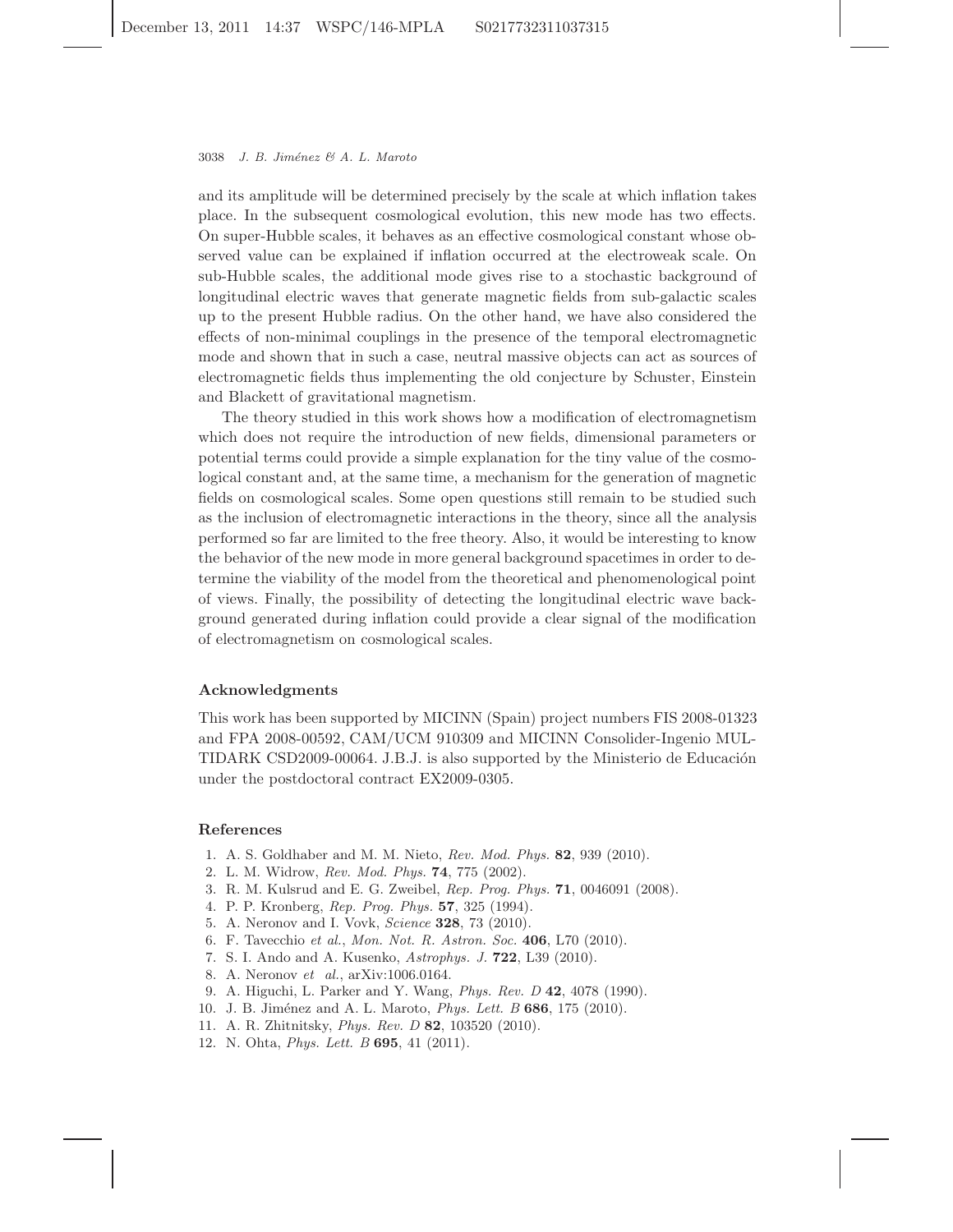- 13. N. D. Birrell and P. C. W. Davies, Quantum Fields in Curved Space (Cambridge Univ. Press, 1982).
- 14. S. L. Adler, J. Lieberman and Y. J. Ng, Ann. Phys. 106, 279 (1977).
- 15. M. R. Brown and A. C. Ottewill, Phys. Rev. D 34, 1776 (1986).
- 16. M. J. Pfenning, Phys. Rev. D 65, 024009 (2002).
- 17. J. B. Jiménez and A. L. Maroto, *J. Cosmol. Astropart. Phys.* **0903**, 016 (2009).
- 18. J. B. Jiménez and A. L. Maroto, *Int. J. Mod. Phys. D* 18, 2243 (2009).
- 19. J. B. Jimenez, T. S. Koivisto, A. L. Maroto and D. F. Mota, J. Cosmol. Astropart. Phys. 0910, 029 (2009).
- 20. C. Will, Theory and Experiment in Gravitational Physics (Cambridge Univ. Press, 1993).
- 21. J. B. Jimenez and A. L. Maroto, J. Cosmol. Astropart. Phys. 0902, 025 (2009).
- 22. C. Caprini and P. G. Ferreira, J. Cosmol. Astropart. Phys. 0502, 006 (2005).
- 23. J. B. Jiménez and A. L. Maroto, *Phys. Rev. D* 83, 023514 (2011).
- 24. J. B. Jiménez and A. L. Maroto, *J. Cosmol. Astropart. Phys.* **1012**, 025 (2010).
- 25. A. Schuster, Proc. Phys. Soc. London 24, 121 (1912).
- 26. A. Einstein, Schw. Naturf. Ges. Verh. 105 Pt. 2, 85 (1924).
- 27. Eds. S. Saunders and H. R. Brown, Philosophy of Vacuum (Clarendon Press, 1991).
- 28. P. M. S. Blackett, Nature 159, 658 (1947).
- 29. Particle Data Group (C. Amsler et al.), Phys. Lett. B  $667$ , 1 (2008).
- 30. R. Opher and U. F. Wichoski, Phys. Rev. Lett. 78, 787 (1997).
- 31. R. da Silva de Souza and R. Opher, J. Cosmol. Astropart. Phys. 1002, 022 (2010).